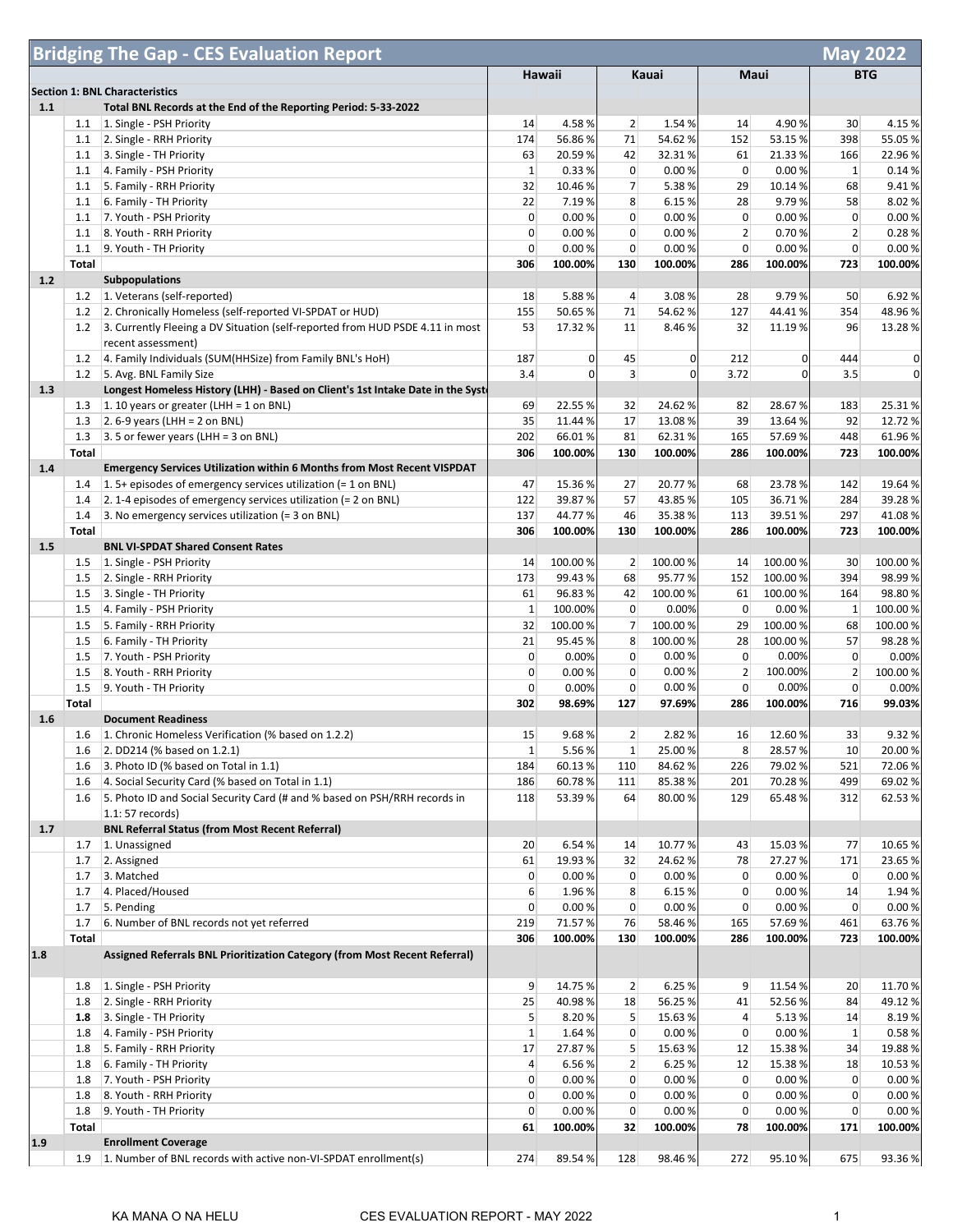| <b>Bridging The Gap - CES Evaluation Report</b> |       |                                                                                         |                |             |                |             |                | <b>May 2022</b> |                |                |  |
|-------------------------------------------------|-------|-----------------------------------------------------------------------------------------|----------------|-------------|----------------|-------------|----------------|-----------------|----------------|----------------|--|
|                                                 |       |                                                                                         | Hawaii         |             | Kauai          |             |                | Maui            |                | <b>BTG</b>     |  |
| $\overline{2}$                                  |       | <b>Section 2: Referral and Performance Data</b>                                         |                |             |                |             |                |                 |                |                |  |
| 2.1                                             |       | <b>Clients Referred During the Report Period</b>                                        |                |             |                |             |                |                 |                |                |  |
|                                                 | 2.1   | 1. Distinct Clients Referred                                                            | 12             | 0           | 21             | 0           | 47             | 0               | 80             | 0              |  |
|                                                 | 2.1   | 2. Distinct Households Referred                                                         | 12             | $\mathbf 0$ | 21             | 0           | 47             | $\mathbf{0}$    | 80             | $\mathbf 0$    |  |
|                                                 | 2.1   | 3. Duplicated Referrals                                                                 | 12             | $\mathbf 0$ | 21             | 0           | 49             | $\mathbf{0}$    | 82             | $\pmb{0}$      |  |
|                                                 |       | 2.1 4. Avg. Referrals per Client                                                        | $\mathbf{1}$   | $\mathbf 0$ | $\mathbf{1}$   | 0           | 1.04           | $\mathbf{0}$    | 1.03           | $\mathbf 0$    |  |
| 2.2                                             |       | Referral Status of Duplicated Referrals Made During Report Period                       |                |             |                |             |                |                 |                |                |  |
|                                                 | 2.2   | 1. Unassigned                                                                           | $\mathbf{1}$   | 8.33 %      | $\overline{2}$ | 9.52%       | 9              | 18.37%          | 12             | 14.63%         |  |
|                                                 | 2.2   | 2. Assigned                                                                             | 11             | 91.67%      | 19             | 90.48%      | 39             | 79.59%          | 69             | 84.15%         |  |
|                                                 | 2.2   | 3. Matched                                                                              | $\mathbf{0}$   | 0.00%       | $\mathbf 0$    | 0.00%       | $\overline{0}$ | 0.00%           | $\overline{0}$ | 0.00%          |  |
|                                                 | 2.2   | 4. Placed/Housed                                                                        | 0              | 0.00%       | $\mathbf 0$    | 0.00%       | $\mathbf{1}$   | 2.04%           | 1              | 1.22%          |  |
|                                                 | 2.2   | 5. Pending                                                                              | $\mathbf{0}$   | 0.00%       | $\mathbf{0}$   | 0.00%       | $\mathbf{0}$   | 0.00%           | $\mathbf{0}$   | 0.00%          |  |
|                                                 | Total |                                                                                         | 12             | 100.00%     | 21             | 100.00%     | 49             | 100.00%         | 82             | 100.00%        |  |
| 2.3                                             |       | <b>Unassigned Reasons from Section 2.2.1</b>                                            |                |             |                |             |                |                 |                |                |  |
| 2.31                                            |       | Category 1: No further referrals will be generated for this VI-SPDAT                    |                |             |                |             |                |                 |                |                |  |
|                                                 | 2.31  | 1. Client has obtained housing                                                          | $\mathbf{0}$   | 0.00%       | $\mathbf 0$    | 0           | $\overline{0}$ | 0.00%           | $\overline{0}$ | 0.00%          |  |
|                                                 |       | 2.31 2. Client is no longer on island                                                   | 0              | 0.00%       | $\pmb{0}$      | 0           | $\mathbf 0$    | 0.00%           | $\overline{0}$ | 0.00%          |  |
|                                                 |       | 2.31 3. Client not interested in housing at this time                                   | 0              | 0.00%       | $\mathbf 0$    | 0           | 0              | 0.00%           | $\overline{0}$ | 0.00%          |  |
|                                                 |       | 2.31 4. Client already matched to other housing resources                               | 0              | 0.00%       | $\overline{0}$ | $\mathbf 0$ | $\mathbf{0}$   | 0.00%           | $\mathbf 0$    | 0.00%          |  |
|                                                 |       | 2.31 5. Client confirmed as deceased                                                    | 0              | 0.00%       | $\pmb{0}$      | 0           | $\mathbf 0$    | 0.00%           | $\overline{0}$ | 0.00%          |  |
|                                                 |       | 2.31 6. Incarcerated                                                                    | $\mathbf{0}$   | 0.00%       | $\pmb{0}$      | $\Omega$    | $\mathbf{0}$   | 0.00%           | $\mathbf{0}$   | 0.00%          |  |
|                                                 | Total |                                                                                         | 0              | 0.00%       | $\mathbf 0$    | 0.00%       | $\mathbf 0$    | 0.00%           | $\mathbf{0}$   | 0.00%          |  |
| 2.32                                            |       | Category 2: Clients can be referred again immediately, but not to this                  |                |             |                |             |                |                 |                |                |  |
|                                                 |       | program                                                                                 |                |             |                |             |                |                 |                |                |  |
|                                                 |       | 2.32 1. Client expressed safety concerns with this program                              | 0              | 0.00%       | $\mathbf 0$    | 0           | $\mathbf 0$    | 0.00%           | $\overline{0}$ | 0.00%          |  |
|                                                 |       | 2.32 2. Program denial                                                                  | $\mathbf{0}$   | 0.00%       | $\mathbf{0}$   | $\Omega$    | $\mathbf{0}$   | 0.00%           | $\overline{0}$ | 0.00%          |  |
|                                                 |       | 2.32 3. Client declined housing through this program                                    | $\mathbf{0}$   | 0.00%       | $\mathbf{1}$   | 50.00%      | $\mathbf 0$    | 0.00%           | $\mathbf{1}$   | 8.33%          |  |
|                                                 |       | 2.32 4. Client does not meet program eligibility criteria and does not qualify for this | $\mathbf{1}$   | 100.00%     | $\mathbf{1}$   | 50.00%      | $\overline{0}$ | 0.00%           | $\overline{2}$ | 16.67%         |  |
|                                                 |       | program                                                                                 |                |             |                |             |                |                 |                |                |  |
|                                                 | Total |                                                                                         | $\mathbf{1}$   | 100.00%     | $\overline{2}$ | 100.00%     | $\mathbf{0}$   | 0.00%           | $\mathbf{3}$   | 25.00%         |  |
| 2.33                                            |       | Category 3: Action is required before client can be referred to any program ag          |                |             |                |             |                |                 |                |                |  |
|                                                 |       | 2.33 1. Client requires additional documentation                                        | $\overline{0}$ | 0.00%       | 0              | 0           | 9              | 100.00%         | 9              | 75.00 %        |  |
|                                                 | 2.33  | 2. Client unable to be located after multiple communication attempts                    | 0              | 0.00%       | $\mathbf 0$    | 0.00%       | $\mathbf{0}$   | 0.00%           | $\overline{0}$ | 0.00%          |  |
|                                                 |       | 2.33 3. Client confirmed as hospitalized or in treatment facility for unspecified lengt | $\mathbf{0}$   | 0.00%       | $\mathbf{0}$   | 0           | $\overline{0}$ | 0.00%           | $\mathbf{0}$   | 0.00%          |  |
|                                                 |       | 2.33 4. Client has not responded to multiple attempts to contact                        | 0              | 0.00%       | $\mathbf 0$    | $\Omega$    | $\mathbf 0$    | 0.00%           | $\mathbf{0}$   | 0.00%          |  |
|                                                 | 2.33  | 5. VI-SPDAT is no longer applicable, a new VI-SPDAT is needed                           | 0              | 0.00%       | $\pmb{0}$      | $\Omega$    | $\mathbf{0}$   | 0.00%           | $\mathbf 0$    | 0.00%          |  |
|                                                 | Total |                                                                                         | 0              | 0.00%       | $\mathbf{0}$   | 0.00%       | 9              | 100.00%         | 9              | 75.00%         |  |
| 2.34                                            |       | <b>Unassigned Reason - Data Not Collected</b>                                           |                |             |                |             |                |                 |                |                |  |
|                                                 |       |                                                                                         |                |             |                |             |                |                 |                |                |  |
|                                                 | 2.34  | 1. Data Not Collected                                                                   | 0              | 0.00%       | 0              | 0           | $\overline{0}$ | 0.00%           | $\mathbf{0}$   | 0.00%          |  |
|                                                 |       |                                                                                         |                |             |                |             |                |                 |                |                |  |
|                                                 | Total |                                                                                         | 0              | 0.00%       | 0              | 0.00%       | 0              | 0.00%           |                | 0.00%          |  |
| 2.4                                             |       | <b>Referral and Placement Metrics</b>                                                   |                |             |                |             |                |                 |                |                |  |
|                                                 | 2.4   | 1. Of the households referred during the report period, mean length in days             | 28.83          | 0           | 105.76         | 0           | 67.04          | 0               | 71.48          | 0              |  |
|                                                 |       | from VI-SPDAT survey to most recent referral (Uses HoH to compute for the               |                |             |                |             |                |                 |                |                |  |
|                                                 |       | household)                                                                              |                |             |                |             |                |                 |                |                |  |
|                                                 |       | 2. Total households placed/housed during the report period (duplicated)                 |                | 0           |                | 0           |                | $\mathbf{0}$    | 11             | 0              |  |
|                                                 | 2.4   |                                                                                         | 4              |             | 4              |             | 3              |                 |                |                |  |
|                                                 | 2.4   | 3. Placed/housed households linked to HUD enrollment                                    | $\overline{4}$ | 100.00%     | 4              | 100.00%     | 3              | 100.00%         | 11             | 100.00%        |  |
|                                                 | 2.4   | 4. Of the households placed/housed during the report period, mean length in             | 125.5          | 0           | 371            | 0           | 204            | 0               | 236.18         | 0              |  |
|                                                 |       | days from VI-SPDAT survey to date placed/housed                                         |                |             |                |             |                |                 |                |                |  |
|                                                 | 2.4   | 5. Of the households placed/housed during the report period, mean length in             | 3086.5         | 0           | 3257.5         | 0           | 865            | $\mathbf 0$     | 2542.82        | $\overline{0}$ |  |
|                                                 |       | days from 1st Intake date to date placed/housed                                         |                |             |                |             |                |                 |                |                |  |
|                                                 | 2.4   | 6. Of the households placed/housed during the report period, total number of            | 8              | 0           | 6              | 0           | 4              | 0               | 18             | $\mathbf 0$    |  |
|                                                 |       | emergency services utilized within 6 months from most recent VI-SPDAT                   |                |             |                |             |                |                 |                |                |  |
|                                                 |       |                                                                                         |                |             |                |             |                |                 |                |                |  |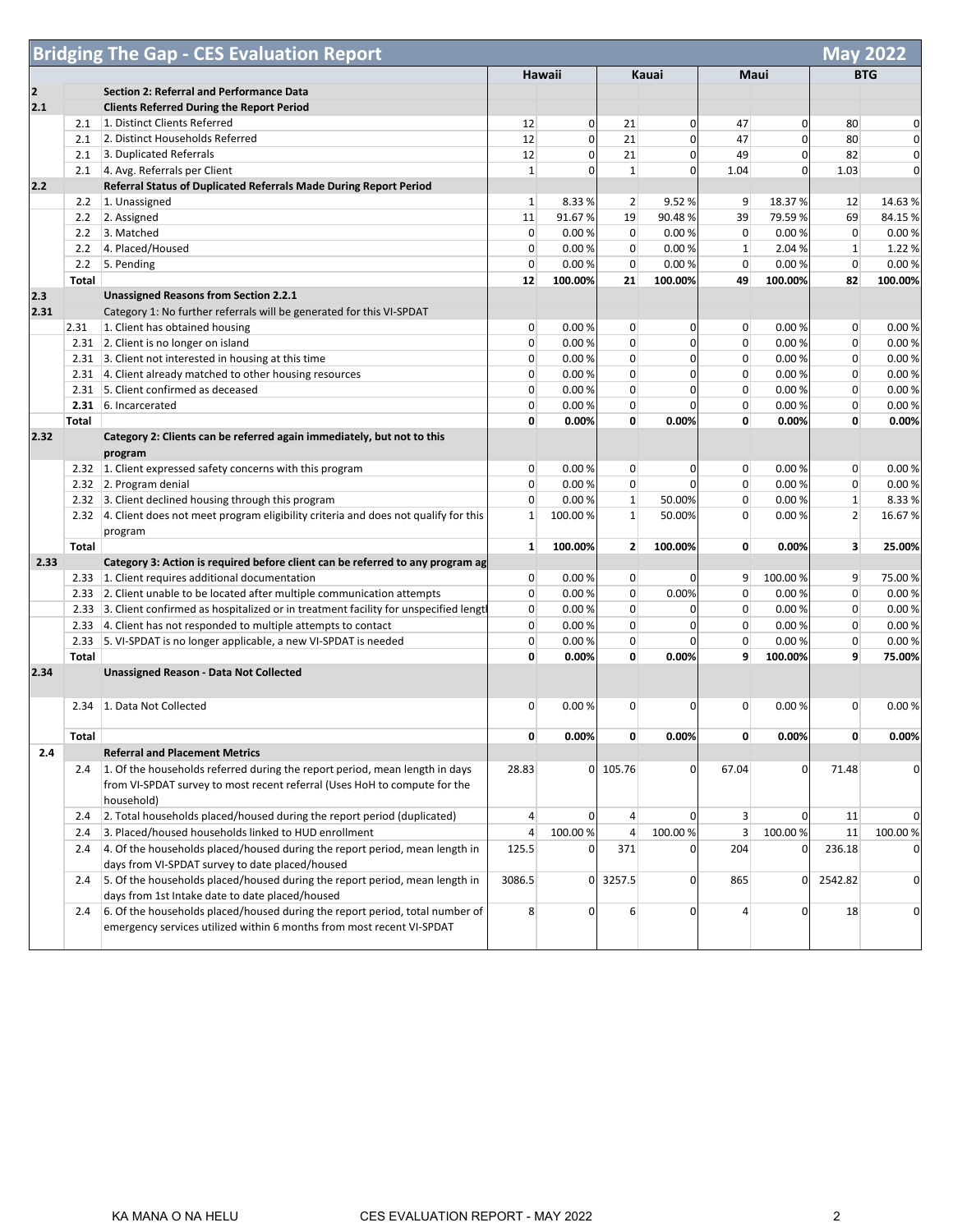





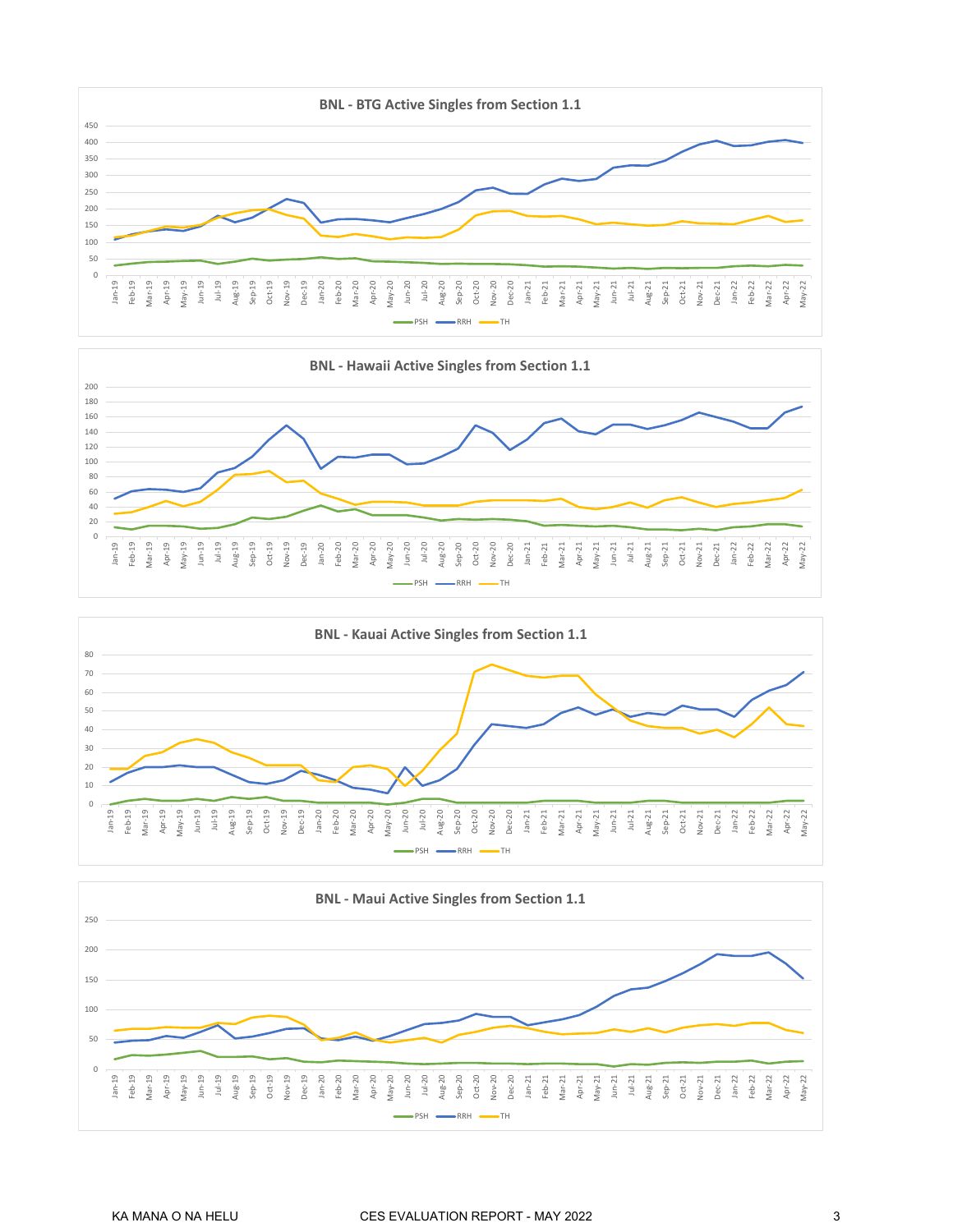